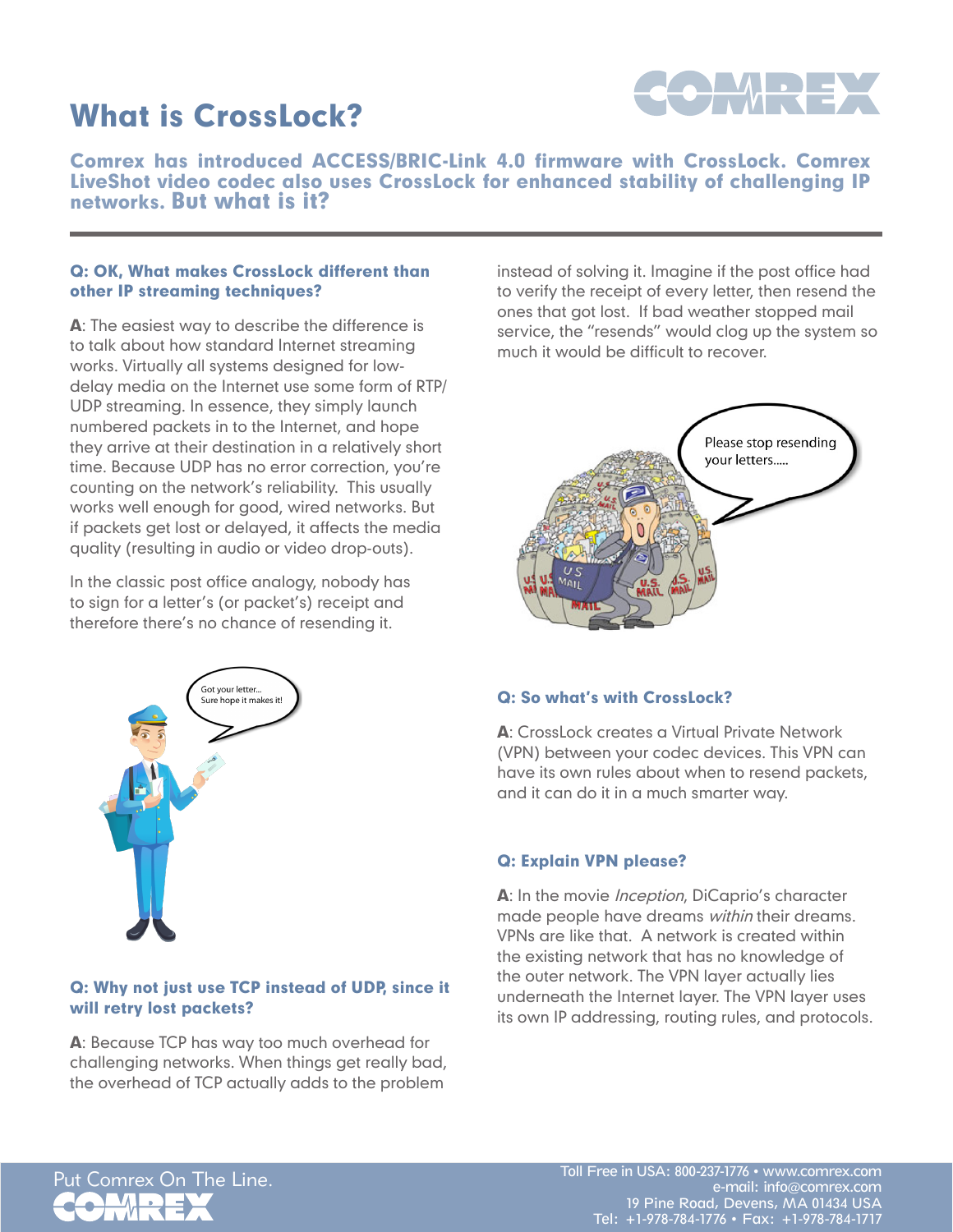



difficult to recover. In some modes, CrossLock can also signal encoders to "throttle down" their data rate to avoid congestion, reducing quality but maintaining reliability. CrossLock does this by building extra data streams between the codecs that relay important information (e.g. decoder statistics back to the encoder).



# A: With the help of the Comrex Switchboard Server,

CrossLock does the "heavy lifting" of breaking through NAT routers (within limits) so your codecs can see each other over the VPN as if it were a local LAN.

Q: So does this help with making connections

behind routers?



#### Q: What else does CrossLock do?

A: Because CrossLock VPN has its own rules, it can decide when it would be an advantage to add resend-based error correction to the link (ARQ), as well as preventative error-correction (FEC). These decisions make up the "secret sauce" of Crosslock, making it very effective at fixing "bad" networks, while stepping back from networks that are "beyond repair" and not making them more

### Q: I heard CrossLock supports multiple network connections. True?

A: Absolutely. Each network connection (e.g. a pair of 4G modems on a portable codec) gets added to the CrossLock layer, doubling or tripling the available network bandwidth on that end of the link. This a very powerful tool to use when the network capacity is an unknown. Often, two different 4G carriers can insure *something* works well. But simply adding network capacity isn't enough. CrossLock is smart enough to estimate each network's upload performance, and apportion data appropriately. This is best illustrated using the statistics page of the codec's user interface. Using color-coded graphs, you can see that CrossLock likes each of its networks equally, and has applied about half of the data load to each network.